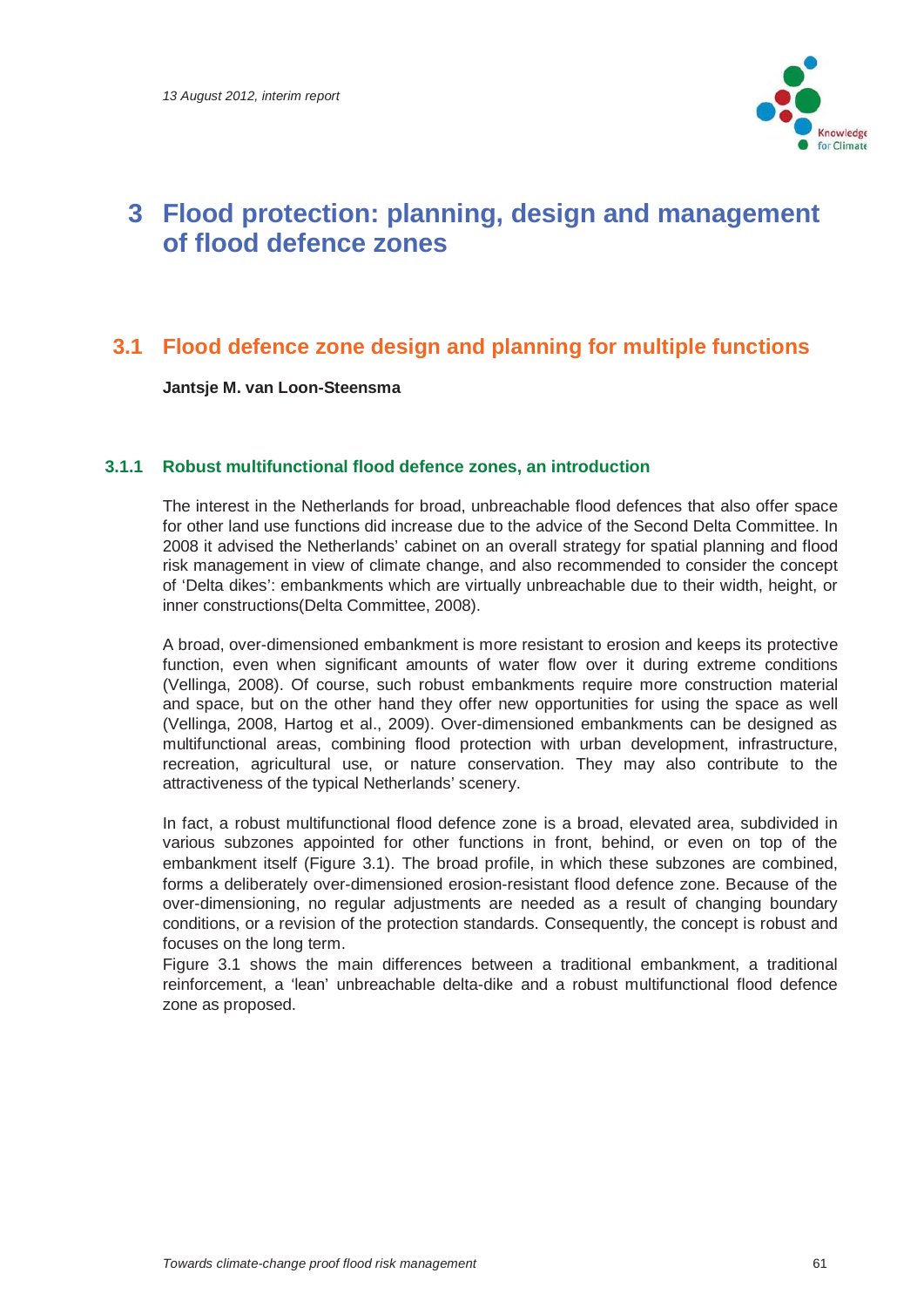



*Figure 3.1 Scheme of a traditional embankment, a traditional reinforcement, a delta dike, and a robust multifunctional flood defence zone (adapted after Silva & Van Velzen, 2008; and STOWA, 2011).* 

#### *Current situation*

The design requirements for flood defences are currently exactly defined, and management as well as regular assessment are prescribed. The current Netherlands' flood risk management policy prescribes a 'robust design' of any reinforcement of the embankment to account for changes in hydrodynamic boundary conditions and in the protected values (Rijkswaterstaat, 2007). Such a 'robust' flood defence is thus dimensioned on *expected* changes in boundary conditions in a certain pre-fixed time frame. In addition, a certain amount of space is reserved for future adaptations. This 'reservation zone', however, is seldom appointed for permanent use.

Many traditional flood defences do already fulfil a range of other functions, as long as there is no interference with their primary protection function, Although the design of a traditional embankment takes functions such as transport into account, such additional functions have usually not been included in a long-list of additional design requirements.

#### *Interest in robust multi-functional flood defences*

Due to the intensive use of space in the urban area, improvement of a flood defence in this environment is extremely difficult. In the Netherlands' river cities often quay walls, or a combination of embankments and water retaining walls, are used for flood protection. At this moment, several cities and local water boards have started projects to explore robust multifunctional flood defences. The city of Rotterdam for example, is interested in the opportunities of a terraced quay-wall that host functions for transport and building. In such a terraced quay-wall the less vulnerable functions, like traffic roads, can be placed on the lower levels of the terrace or staircase, while functions as housing can be situated on the higher levels of the quay. In case of rising water level, the lowest level of the terraced system is flooded first, and the road may not be accessible for traffic, but the functions on the higher levels may not be influenced (Urbanisten, 2010). In other cities, like Nijmegen, opportunities are explored of a system in which buildings are part of the flood defence. In the concept Adaptable Flood Defences (AFD), structures like car parks, buildings, dwellings or roads are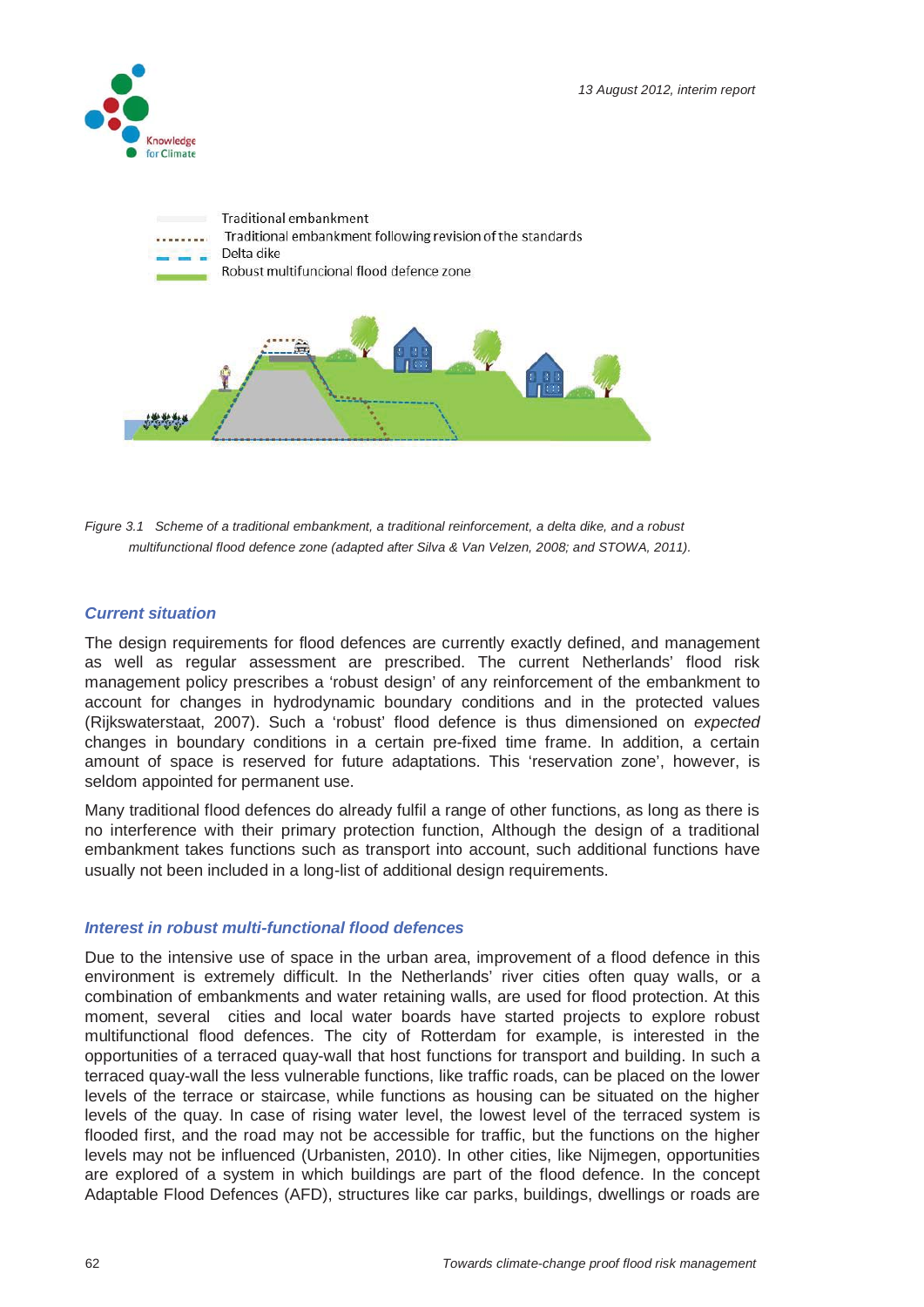

transformed and redesigned with the additional capability of protection of the hinterland against flooding (Stalenberg, 2010). Also, in rural or less densely inhabited areas, there is currently interest in possibilities to integrate flood protection with other functions (see Textbox 1).

#### **3.1.2 Effectiveness**

The flood defence performance of the robust multifunctional flood defence zone is based on over-dimensioning of the profile. When exposed to design loads, overflow may occur, but in contrast to embankments with a traditional narrow profile, overflow-related erosion does not lead to the collapse of the flood defence. Therefore, the dose response relationship is far less abrupt for the broad flood defences in comparison with the narrow embankments (Figure 3.2), and hence a broad flood defence zone may be regarded as unbreachable. Silva & Van Velzen (2008) defined unbreachable as having a hundred times smaller probability of overflowing and subsequent erosion or failure due to piping or macro-instability at the landside than according to the current standards.



*Figure 3.2 Damage functions of narrow and broad embankment (Vellinga, 2008).* 

#### *Nuisance versus disaster*

As a consequence of overtopping during extreme conditions, water will enter the low lying hinterland, but the damage would be limited in comparison with a complete inundation due to failure of the flood defence. Particularly relevant in this context is that the damage would increase only gradually with higher surge levels and not abruptly as with the narrow embankments. Therefore, much depends on the duration of the extreme conditions. In general storm surges at sea only last for a short period (hours), whereas in the rivers extreme rainfall can lead to a high and prolonged discharge (days to weeks). In case of long-lasting extreme conditions, overflow may cause an inundation level comparable to a breach, but creates at least time to prepare or to evacuate. Furthermore, the impact of overflowing is determined by the characteristics of the hinterland. Besides characteristics like economic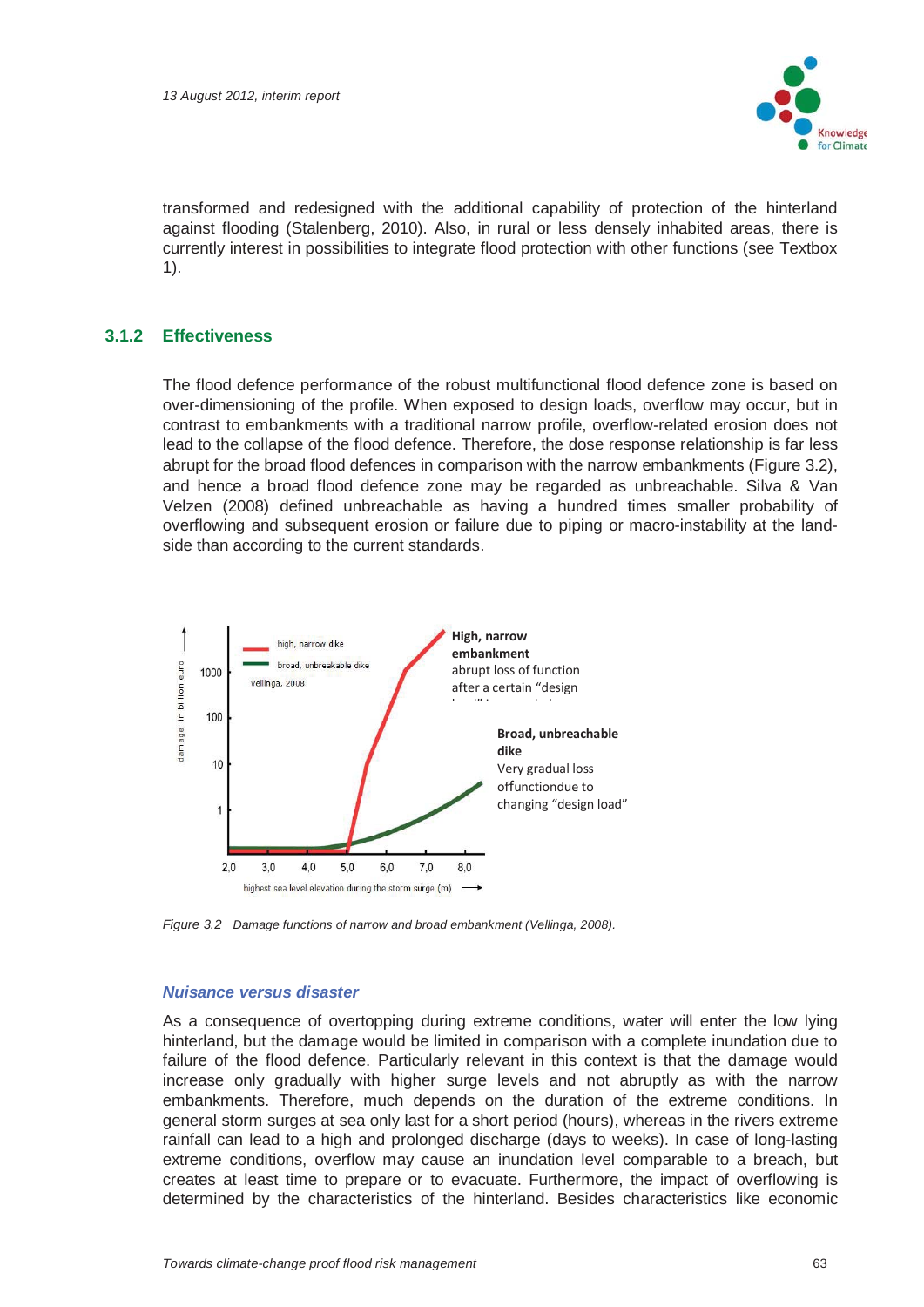

value of land uses, the connections to other areas, and the number of people living in the flood prone area, also the financial situation determines the effect of an inundation and the ability to recover.

#### *Climate change*

All climate models predict changes in mean temperature and rainfall intensities. Accurate prediction of the future climate is constrained, however, by the complex nature of climatic variables and by the existence of many feedbacks in the climate system. Therefore, the robust, broad embankments will improve the robustness of the protective system significantly over a wide range of possible futures and uncertainties, and subsequently are feasible as a climate adaptation strategy (Vellinga, 2008).

#### *Effect of multifunctional use on erosion*

Especially in urban areas, integrating housing, transport and underground infrastructure into the multifunctional flood defence is attractive in view of efficient use of the limited space. However, there is yet not much knowledge available about the behaviour of buildings or infrastructure in flood defences, about their influence on erosion and the stability of the berm, and on the impact of overtopping water on these objects.

#### **3.1.3 Cost-effectiveness**

The current Netherlands' flood protection policy is based on a risk approach, which takes both flood frequency and the damage due to a breach into account. Therefore, protection standards for densely populated and vital economic regions are higher than for sparsely inhabited and economically less important regions. This approach implies that the costs of flood protection are deliberately weighed against the stakes involved.

An over-dimensioned design provides more safety, but requires more construction material and space. Consequently the initial costs of a robust multifunctional flood defence are considerably higher than the initial costs of a traditional design. On the other hand, a multifunctional use of flood defences would help to optimize the use of limited space, like in Dordrecht and Arnhem, where the over-dimensioned profile is used for housing and recreation. Moreover, these other functions could bear (part of the) additional costs. If indeed costs are borne by other stakeholders, then in view of flood risk management a robust multifunctional flood defence is cost-effective: better protection for less money.

Moreover, on the long term a robust design may be more efficient due to lower maintenance costs and no need for short-term adjustments (see Textbox 3.1).

According to Silva & Van Velzen (2008) an unbreachable embankment requires at least a 1:3 inner slope. Due to the current design of sea defences, Klijn & Bos (2010) estimated that only ca. 140 ha is needed to convert these ca. 1000 km sea defences into 'Delta dikes', whereas ca. 3000 ha is needed to adjust the 1400 km river embankments. In order to prevent future adjustments, a robust multifunctional flood defence zone requires much more space.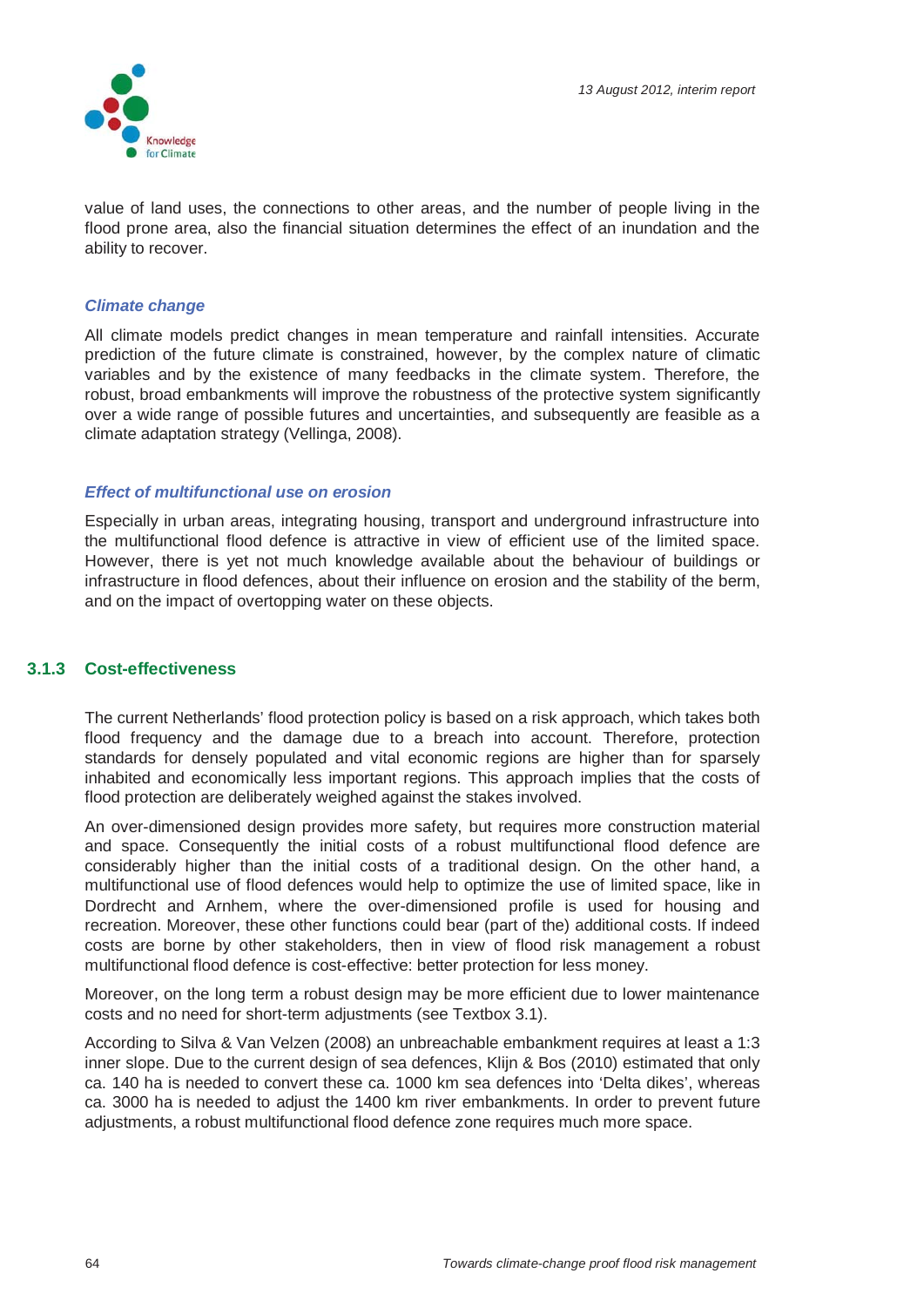

#### **Textbox 3.1: Case Streefkerk**

For Streefkerk, a small village with ribbon building all along river 'Lek' and several socio-economic challenges, possibilities for a robust multifunctional design were explored by De Moel et al. (2010).



*Figure 3.3 As a result of past reinforcements, many historic and characteristic houses are situated against or even on or in the current embankment (photograph: J.M. van Loon-Steensma).* 

The actual flood protection challenge in Streefkerk according to the last assessment comprises a reinforcement aimed at reducing the instability of the inner shoulder. A common solution would be the raising and enlargement of the inner shoulder. Without removal of a large number of houses, such a common reinforcement is impossible (Figure 0.3).

As alternative, a robust multifunctional embankment was designed (Figure 3.4). The design was based on the 'W+' climate change scenario (Van den Hurk et al, 2006), a protection level 100 times safer than current standards prescribe, and for a time frame of 100 years (instead of 50). Over-dimensioning offers the possibility retain many of the current characteristic houses and provides an opportunity to build new ones. This results in a possibility for co-funding of this over-dimensioned (and thus more expensive) design.



*Figure 3.4 Robust multi-functional design for Streefkerk (De Moel et al. 2010).*

De Moel et al. (2010) estimated the initial costs of this robust multifunctional profile of 200 m in Streefkerk at € 1.240.000, whereas a traditional design was estimated at € 960.000. However, they estimated maintenance costs of the robust profile at 75% of the costs of the traditional profile (i.e. € 9.600 per year versus € 7.200 per year) so the payback period is approximately 100 years. The calculated benefits due the reduction of potential damage was € 18.100 per year. Furthermore, De Moel et al. (2010) estimated that a second reinforcement of € 380.000 within the next 50 years could be prevented. Based on this analyses, the long term monetary benefits of the over-dimensioned profile outweigh the initial costs.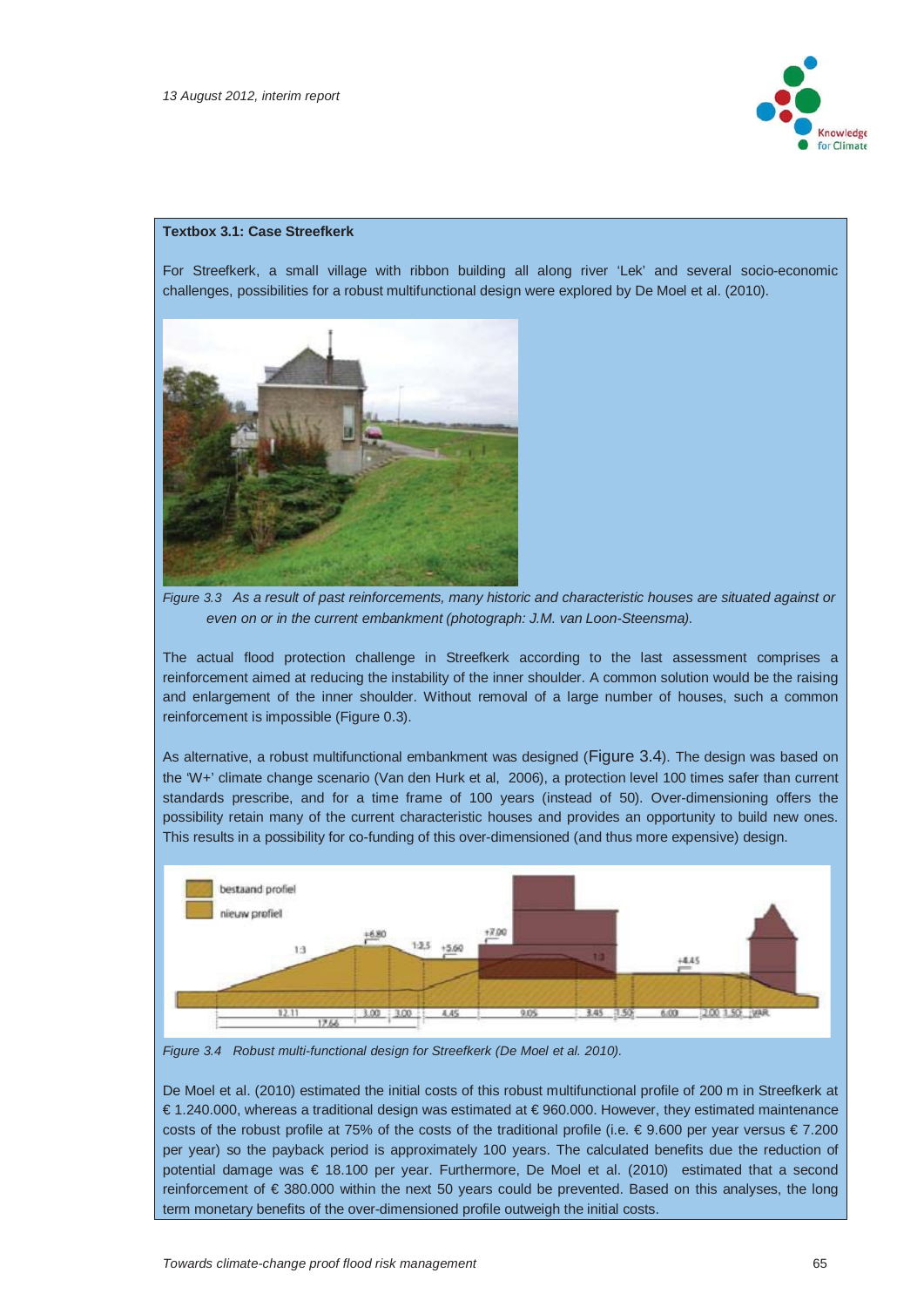

Total costs for converting all embankments along the coast, estuaries and large rivers into unbreachable 'delta dikes', was estimated at 11.5 billion euros (4.6 million euros per km) by Silva & Van Velzen (2008). Knoeff & Ellen (2011) estimated initial costs at 20 billion euros (8 million euros per km), whereby the costs for river embankments are mainly determined by widening the inner shoulder and costs for sea defences by strengthening the revetment.

#### *No-regret measure*

It is clear that a robust multifunctional design would have to be justified against other alternatives. Especially in areas with limited space, it is attractive to combine and integrate various functions and values into a multifunctional design. However, given the long life span of flood defences as well as buildings and infrastructure, it is important to consider long term effects in order to prevent regretful decisions with respect to infrastructure. Overdimensioning may prevent costly implementation of adaptation measures on a later stage or short-term small adjustments, but on the other hand does claim the space for a long time span.

#### **3.1.4 Side-effects**

The concept of the robust multifunctional flood defence is based on the deliberate combination of flood protection with other desirable functions. These other functions may comprise:

- Transport (transport infrastructure on, along, or even in the broad flood defence)
- Housing development and businesses (including the integration of flood protection infrastructure with buildings);
- Nature (e.g. development of a vegetated foreland in front of the flood defence that dissipates incoming wave energy, and protects the flood defence against full wave attack; over-dimensioning of the profile provides space for trees on the embankment; a robust embankment forms a refuge place for animals during high water levels);
- Agriculture (e.g. aqua-culture in coastal areas with parallel embankments which allow regular inundation);
- Landscape values (river embankments as well as sea defences are characteristic elements in the Netherlands' landscape);
- Cultural heritage (conservation or even possible use of historical flood defences, reclamation patterns or historical land use in the coastal and river floodplain areas);
- Recreation (an over-dimensioned profile provides in urban areas space for parks);
- Energy (a robust multifunctional flood defence as suitable location for wind turbines or potential production area for the growing of biomass for energy production).

#### *Competing claims*

An over-dimensioned flood defence may conflict with other functions, such as nature conservation or agriculture. In the Netherlands, large parts of the river floodplains and the sea and coastal mudflats and salt marshes in front of the flood defence, are appointed as Natura 2000 sites because of their biodiversity value. Degradation of habitats is only allowed if the necessity of an intervention is shown, the effects of the intervention are studied extensively and any losses of protected habitat are compensated elsewhere.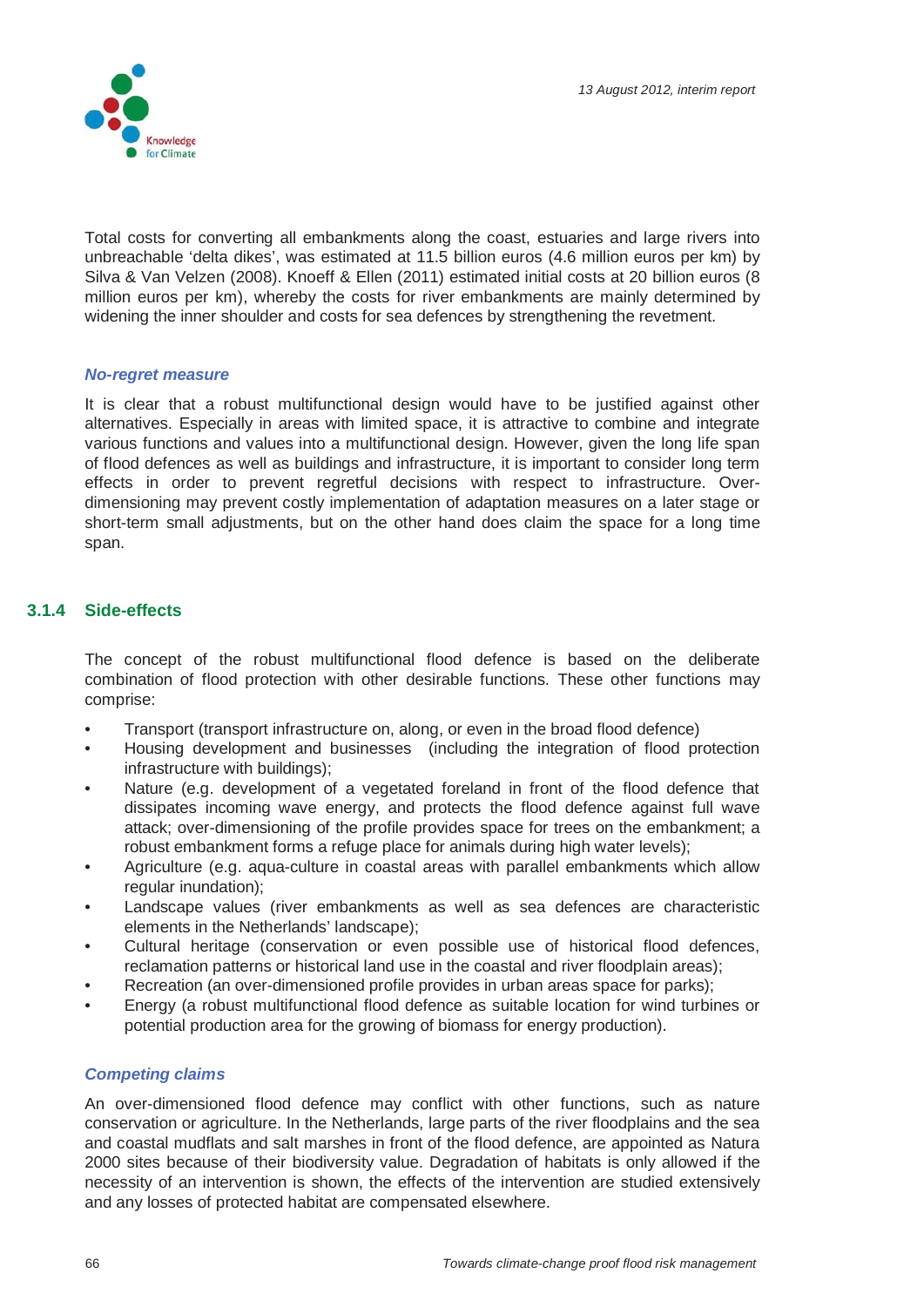

#### **Texbox 3.2: Streefkerk**

As part of an integrated vision on the future development of Streefkerk, a flood defence zone was designed in such a way that it would allow realizing a square with shops as well as waterfront housing development (Figure 3.5 and Figure 3.6).



*Figure 3.5 Design with a square and buildings adjacent to the waterfront (Terra Incognita, 2010).* 



*Figure 3.6 Connecting the village to the river (Terra Incognita, 2010).* 

At a meeting in January 2011, municipality 'Liesveld' shared its ideas about the future development of Streefkerk with the inhabitants, and the water board presented the challenges that arose from the revision of the flood protection standards as well as some reinforcement alternatives. The meeting, which was very well attended, made clear that the residents of Streefkerk were primarily concerned about the preservation and enhancement of facilities and housing opportunities for young people. Based on this participatory process and on the results of an environmental impact assessment (EIA) the water board designed an overdimensioned stretch of embankment.

Due to the intensive use of space in the urban area, adjustment of the flood defence is extremely difficult. It may be necessary to remove historical buildings, use private property such as gardens, or remove transport infrastructure to realize an over-dimensioned profile. In the Netherlands' river cities often quay walls or a combination of embankments and water retaining walls are used for flood protection.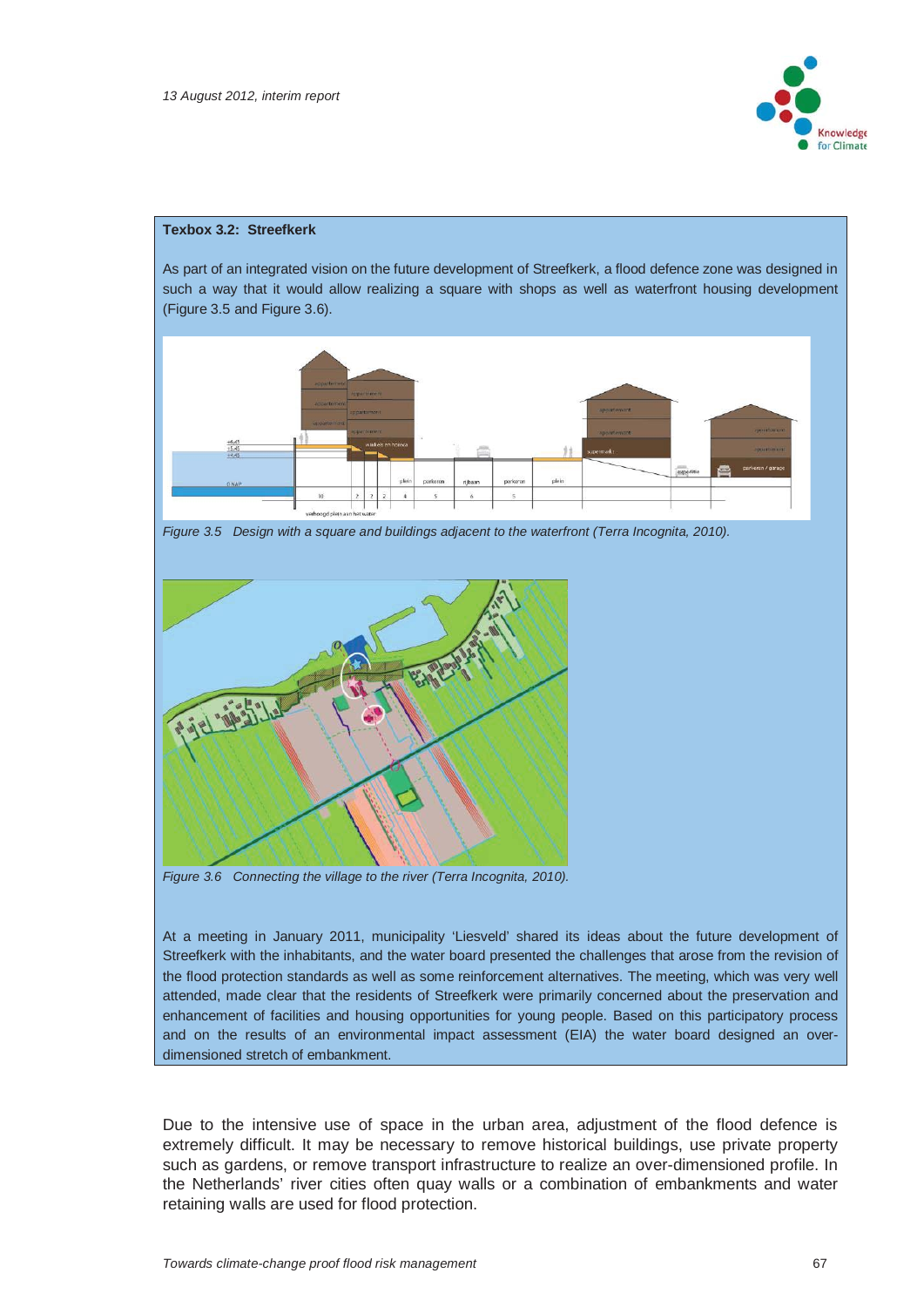

#### **3.1.5 Applicability and attractiveness**

#### *Complex process*

Due to different or even conflicting interests, the realization of a multi-functional flood defence is a complex and often lengthy process, which requires an enthusiastic and strong advocate (Van Loon-Steensma, 2011). According to stakeholders, it is obvious that the parties who want to achieve their ambitions will act as initiator and driving force. Following their responsibility for the flood defences, the Water Boards usually begin (in case of a dike reinforcement) to collect information about hydraulic and physical boundary conditions, set design requirements, and involve stakeholders in the process. Therefore, the Water Board can often assess in an early stage whether a robust multifunctional flood defence is applicable. In a later stage, another party may take over the lead in the detailed planning (see Textbox 3.2).

#### *Financial resources*

As already mentioned, over-dimensioned flood defences require more material and space, and are subsequently more costly than flood defences with a traditional profile. Since water boards have no task or financial resources to realize other goals than flood protection, additional funds have to be found. This requires the coordination of various governmental or local programs, or public-private financial constructions. In case of the latter, proper arrangements about ownership, management and responsibility must be made. Combining the building of robust multifunctional flood defences with regular reinforcement, could save costs (Knoeff & Ellen, 2011).

#### *Legislative framework*

The legislative framework for flood defences is based on protection standards and design guidelines. Therefore, over-dimensioned flood defences can only be implemented on a voluntary base, and when it does not conflict with other statutory destinations, such as nature or landscape conservation. Expropriation on behalf of the over-dimensioned profile is not feasible. In case of initiatives of other parties for combining functions in a flood defence zone, the Water Board has to give preconditions based on the Water Act. However, to guarantee flood protection in the long term, flood protection has to be the main function in the planning process and management scheme.

#### *Radical versus incremental adjustment*

Replacing the existing high and narrow embankments by over-dimensioned multi-functional embankments can be considered to be a radical adjustment or a true system change (Vellinga et al., 2009). This is particularly attractive on the long run and has to be fixed for a long period, whereas an incremental heightening of existing embankments can be adjusted over time to the monitored effects of climate change. It is a noteworthy, however, that retrofitting technological solutions could be very costly, and in some cases even prohibitively expensive.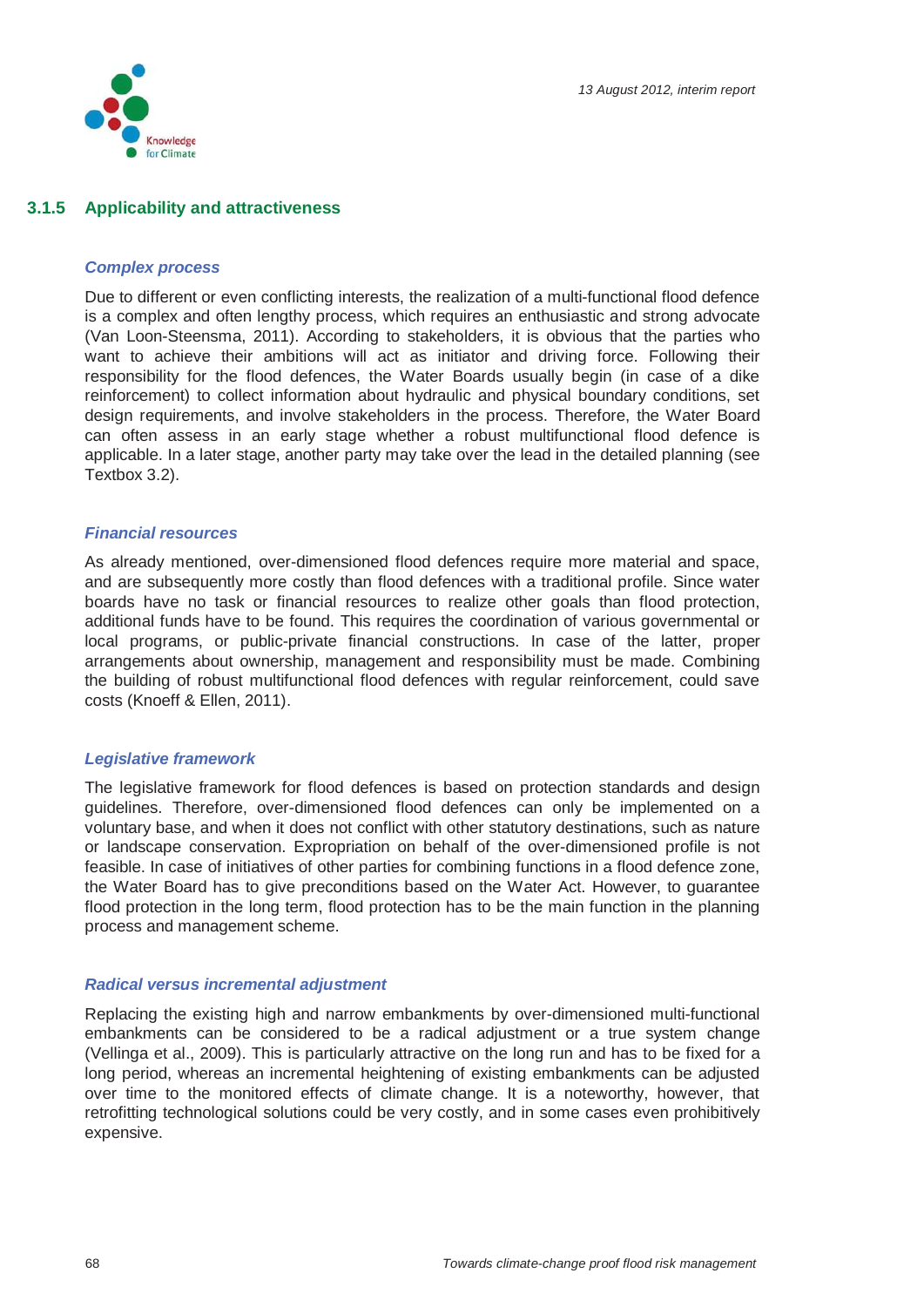

#### *Locations*

While in view of the flood risk management strategy, complete dike ring should be adapted rather than a small section, it may still be wise to start with some sections. The construction of over-dimensioned flood defences on risky places, which are densely inhabited areas adjacent to flood defences with a relatively short warning time and a difficult situation concerning evacuation (De Bruijn & Klijn, 2009), could prevent severe fatalities and economic damage, and reduce flooding risks substantial. Unbreachable flood defences are therefore recommended as an appropriate measure to reduce risks by the Netherlands Environmental Assessment Agency (Ligtvoet & Van Gerwen, 2011).

#### *Conclusion*

In general, initial costs for a robust multifunctional flood defences are higher, but on the long term an over-dimensioned robust design may be more cost efficient due to lower maintenance costs and no need for short-term adjustments. An over-dimensioned profile is better suited when considering uncertainties in climate change projections or changes in land use or socio-economic values than a tailored profile. Especially when functions with a long life span like buildings and infrastructure are integrated with flood protection in a multifunctional flood defence, it is advisable to over-dimension the profile.

#### **3.1.6 References**

- De Bruijn, K.M. & Klijn, F. 2009. Risky places in the Netherlands: a first approximation for floods. *Journal of Flood Risk Management* 2: 58-67.
- De Moel, H., Beijersbergen, J., van den Berg, F., De Goei, J., Koch, R. C., Koelewijn, A. R., Van Loon-Steensma, J. M., Molenaar, I. M., Steenbergen- Kajabova, J., Schelfhout, H., Versluis, S., Zantinge, A. M. 2010. *De klimaatdijk in de praktijk : gebiedsspecifiek onderzoek naar nieuwe klimaatbestendige dijkverbeteringsalternatieven langs de Nederrijn en Lek.* Utrecht: Kennis voor Klimaat programma.
- Deltacommissie 2008. *Samen werken met water : een land dat leeft, bouwt aan zijn toekomst: bevindingen van de Deltacommissie 2008*. Rotterdam: Deltacommissie.
- Hartog, M., Van Loon- Steensma, J.M. Schelfhout, H., Slim, P.A. & Zantinge, A. 2009. *Klimaatdijk: een verkenning*. Utrecht: Programmabureau Kennis voor Klimaat.
- Klijn, F. & Bos, M. 2010. *Deltadijken: ruimtelijke implicaties; Effecten en kansen van het doorbraakvrij maken van primaire waterkeringen*. Deltares, Delft..
- Knoeff, H. & Ellen, G.J. 2011. *Verkenning deltadijken*. Delft: Deltares.

Ligtvoet, W. & Van Gerwen, O.J. 2011. *Een delta in beweging: bouwstenen voor een klimaatbestendige ontwikkeling van Nederland*. Den Haag: Planbureau voor de Leefomgeving.

- Ministerie van Verkeer en Waterstaat 2009. *Nationaal Waterplan 2009 2015*. Den Haag: Ministerie van Verkeer en Waterstaat.
- Pols, L. 2007. *Overstromingsrisico als ruimtelijke opgave*. Rotterdam: NAi Uitgevers.
- Rijkswaterstaat 2007. *Leidraad rivieren*. Den Haag: Ministerie van Verkeer en Waterstaat, Expertise Netwerk Waterkeren.
- Silva, W. & Van Velzen, E. 2008. *De dijk van de toekomst?: quick scan doorbraakvrije dijken*. Den Haag: Ministerie van Verkeer en Waterstaat.

Stalenberg, B. 2010. *Design of floodproof urban river fronts*. PhD Thesis TU Delft.

Stowa, 2012. Deltafact Deltadijk. www.deltaproof.stowa.nl/publicaties/deltafact/Deltadijk

- Technische Adviescommissie voor de Waterkeringen 1998. *Grondslagen voor waterkeren*. Delft: Technische Adviescommissie voor de Waterkeringen.
- Terra Incognita 2010. *Toekomstvisie Streefkerk; Het prettigste dorp om te wonen tussen het landschap van Lek en Waard*. Utrecht: Terra Incognita.